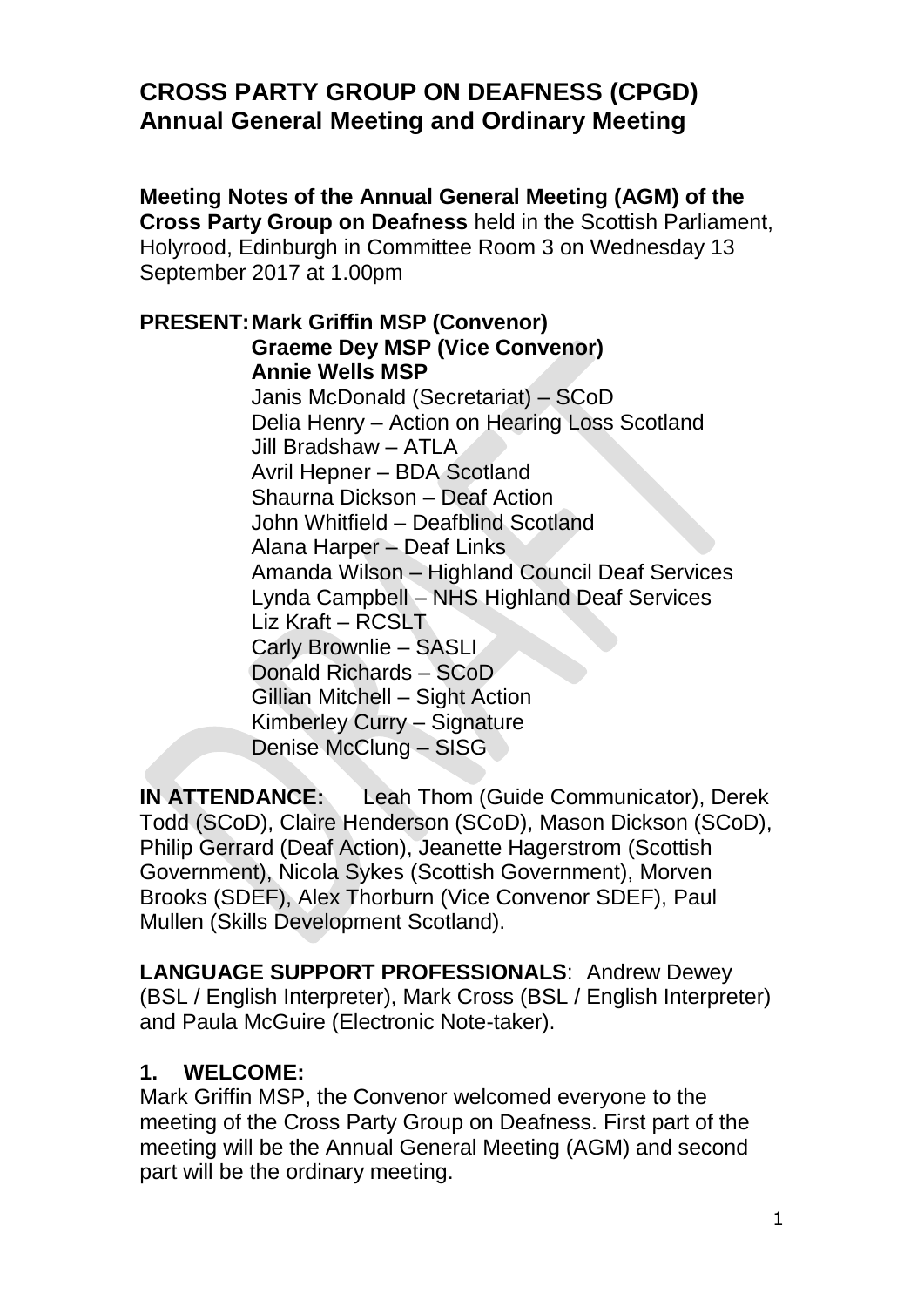# **2. APOLOGIES:**

Jenny Mara MSP, Monica Lennon MSP, Graham Findlay (NESS), Cathie Finestone / Carol Thomson (BATOD Scotland), Gary Quinn (HWU).

# **3. CONVENOR'S REPORT:**

Mark Griffin MSP explained this is the first AGM of the cycle and that although he has been off for 5 months due to personal matters that the group has continued to promote the rights of deaf people, scrutinise the BSL (Scotland) Act and will now start to focus around issues of prevention too. We will now look for the Scottish Government to take a more proactive stance on prevention rather than emergency care and admissions, across the public sector and we will continue to improve inclusion and inclusive communication.

## **Action: take forward new priorities for the group.**

### **4. AGM MINUTES:**

No minutes of last AGM to approve due to the first AGM of the new cycle.

**Meeting Notes of the Ordinary Meeting of the Cross Party Group on Deafness** held in the Scottish Parliament, Holyrood, Edinburgh in Committee Room 3 on Wednesday 13 September 2017 at 1.20pm

# **5. EMPLOYABILITY:**

Jeanette Hagerstrom and Nicola Sykes from the Scottish Government (Fair Work Directorate) spoke to this item. Please see Appendix A for a copy of the PowerPoint Presentation.

Jeanette Hargerstrom spoke about devolved employment services – Work First Scotland and Work Able Scotland.

Aim is pan-disability and person centred approach with specific focus on individual's needs and skills.

Delivery of this programme commenced April 2017, Work First Scotland will provide employment support for up to 3000 disabled people. Work Able Scotland is managed by Skills Development Scotland (SDS) which is replacing the UK Government's work programme. In April 2018, programme Fair Start Scotland will commence.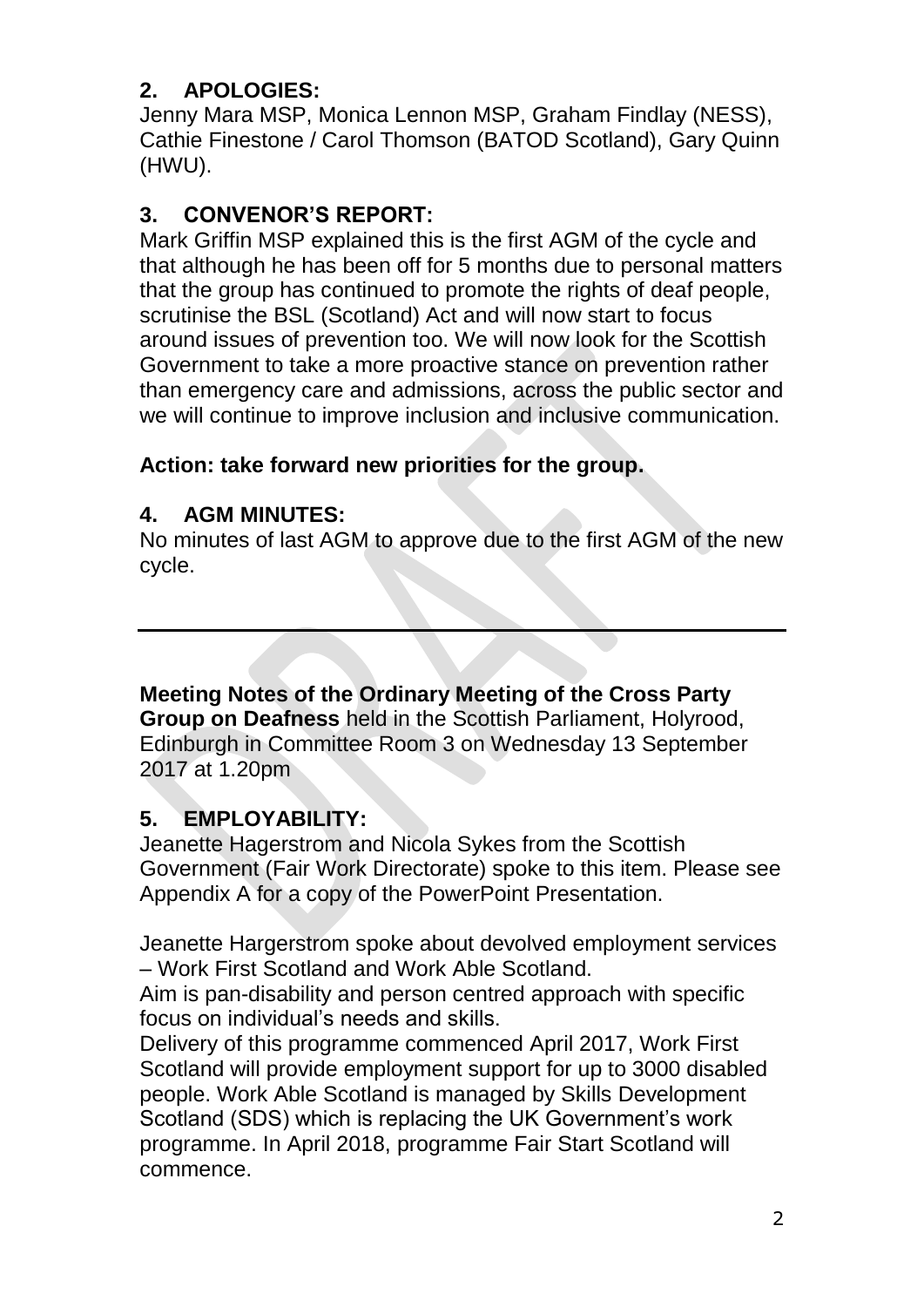Fair Start Scotland is a Scottish employability service set up to create a platform for future employability services and focuses on those furthest from the labour market. This is a 12-18 months prework support period and up to 18 months in work support. The model that will be used is in work support whereby people will be helped in their place of work by colleagues and a support worker. The will be delivered throughout 9 different areas. It will be a person centred approach focusing on integration and alignment. A plan will be published in the autumn that will set out the actions for this service.

In 2016, the Disability Action Plan was published and we are committed to reducing the disability employment gap by half. In early 2018, a congress will be held on supporting disabled people into sustainable work.

Community Jobs Scotland is in its seventh phase creating 700 opportunities in the voluntary service.

£30.00 education maintenance allowance still continues. The DWY is in its third year this has various recommendations and actions around support for veterans, young people with disabilities and care service leavers, working closely with Education Scotland and SDS.

Individual Training Accounts will replace ILA, work is ongoing with SDS to ensure it is accessible.

Nicola Sykes spoke about Modern Apprenticeships.

Modern Apprenticeships are funded and administered by Skills Development Scotland. Through this Foundations Apprenticeships will be promoted to school children who use BSL. SDS are committed to ensuring their services are accessible and have worked with providers to create an action plan. ASN access fund provides funding to support trainees with disabilities complete employability programmes.

At the end of the presentation there were some questions asked around the promotion of the schemes, sensory awareness within the service delivery teams and issues about people who are deaf accessing volunteering opportunities. Graeme Dey MSP, mentioned specific experiences from Tayside.

#### **Two Actions were agreed:**

- **1. To revisit these topics in about 18 months to review progress.**
- **2. The Convenor to write to the UK government specifically on the topic of access to volunteering for deaf people.**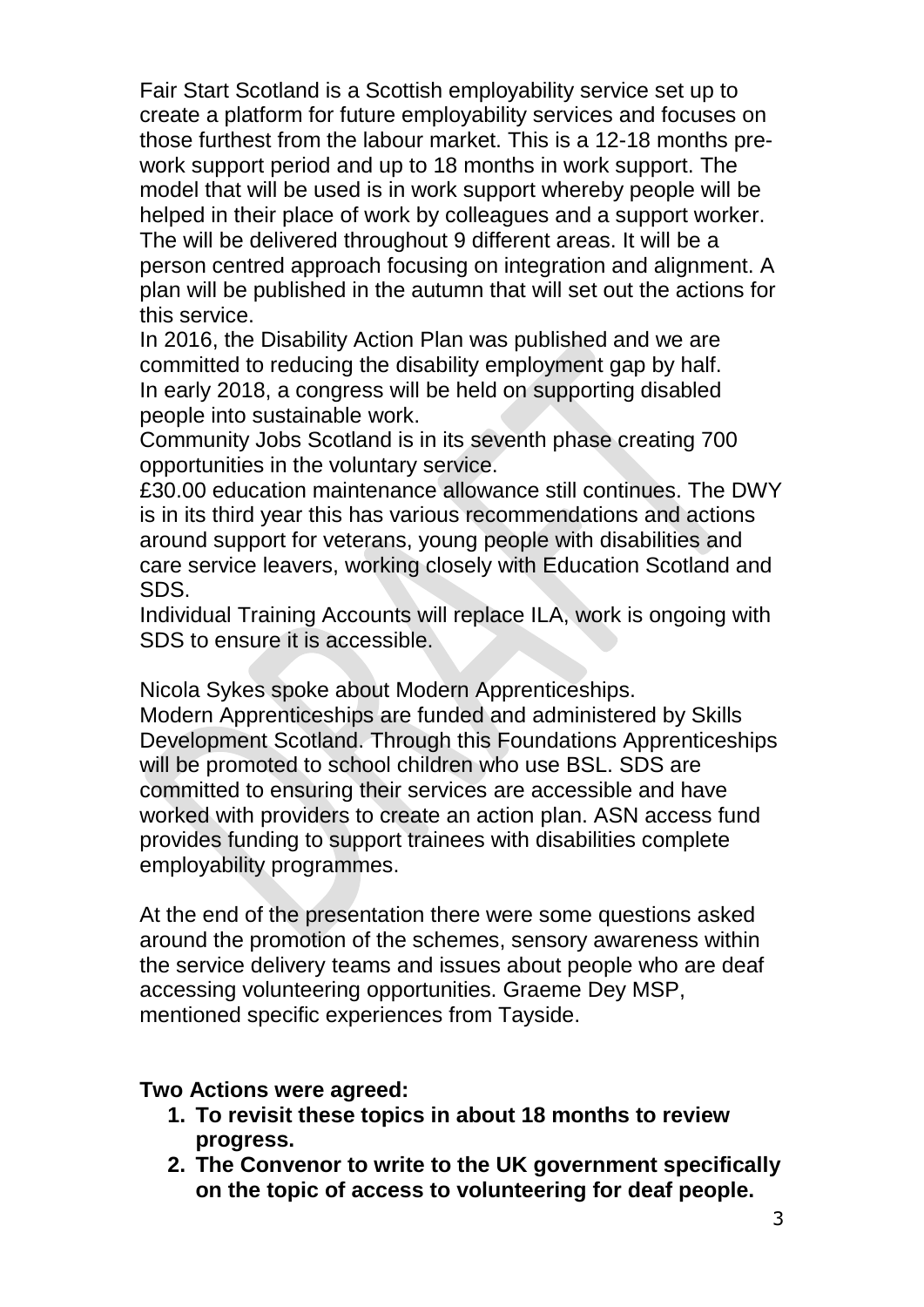## **6. INCLUSIVE COMMUNICATION**:

Morven Brooks, Chief Executive Officer from Scottish Disability Equality Forum (SDEF) spoke to this item with a presentation covering human rights, communication equality, person centred approach, Human Rights Based Approach and what is inclusive communication. Please see Appendix B for a copy of the PowerPoint Presentation.

Quality communication and inclusion are a human right and without communication, many people cannot enjoy their human rights because they find them difficult to understand & don't know how to exercise them.

The United Nations Convention on the Rights of Persons with Disabilities is a statement of the human rights of all disabled people and covers all areas of life – articles 9 and 21 in particular require disabled people to have access to information and communication in the forms that are particular to them. The Equality Act makes it unlawful to stop people accessing services, it requires public bodies to make reasonable adjustments, including information in accessible formats. Public Bodies are being asked to provide a Human Rights Based Approach – it is common to use a PANEL principle; P is Participation, A is Accountability, N is Non-discrimination, E is Empowerment and lastly L is Legality.

There are limited resources for people to share and get advice, budgets being reduced, but Scotland can do better to be the first inclusive communication nation.

Inclusive Communication is about sharing information in a way that everyone understands. For service providers making sure people understand and can express themselves in their way. For people using services, expressing themselves in ways that meet their needs. Inclusive Communication includes all information – written, online, telecommunications, etc.

Inclusive Communication Hub is developed by SDEF working in partnership with other Third Sector organisations including SCoD. The Hub is the first resource of its kind, it's an easy to use online tool, lots of work is done but it's still an ongoing process with more resources being developed.

There were some questions at the end on who the Inclusive Communication Hub was aimed at and how it linked to the Knowledge Hub which were both "work in progress.

There was suggestion from the floor that we could / should have an Inclusive Communication Act – more discussion is required for this. We may need to find an MSP to start a bill on this.